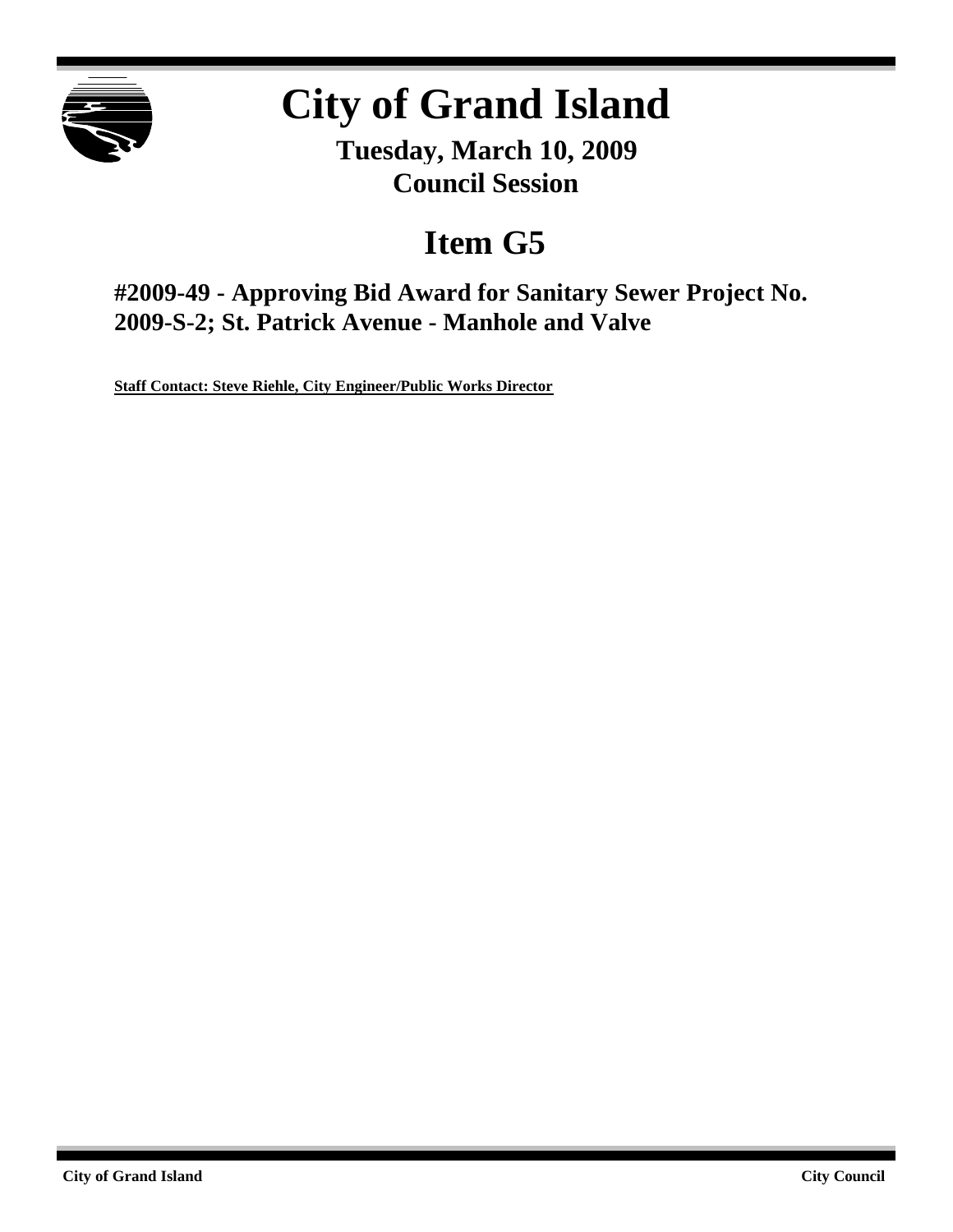## **Council Agenda Memo**

| <b>From:</b>    | Steven P. Riehle, Public Works Director                                                                |  |
|-----------------|--------------------------------------------------------------------------------------------------------|--|
| <b>Meeting:</b> | March 10, 2009                                                                                         |  |
| Subject:        | Approving Bid Award for Sanitary Sewer Project No.<br>2009-S-2; St. Patrick Avenue - Manhole and Valve |  |
| Item #'s:       | $G-5$                                                                                                  |  |
| $Presenter(s):$ | Steven P. Riehle, Public Works Director                                                                |  |

#### **Background**

On February 14, 2009 the Engineering Division of the Public Works Department advertised for bids for the installation of a sanitary sewer manhole and va lve for Lift Station #19.

In May of 2005 and June of 2008 Lift Station #19 at Diers and Capital Avenue was overwhelmed by infiltration and inflow into the sanitary sewer system. The homes in the O'Flannagan, O'Grady, Kelly and St. Patrick area (commonly referred to as Irish Acres) experienced sanitary sewer backups.

Lift Station #19 is scheduled to be replaced with a new and larger station in the future. To protect the Irish Acres neighborhood against future sanitary sewer backups, an isolation valve and manhole was designed to be installed along St. Patrick Avenue just south of Kelly Street. If Lift Station #19 becomes overloaded the valve will be shut and a pump installed to pump around the valve. The system is temporary and will provide significant protection to homes in the Irish Acres area.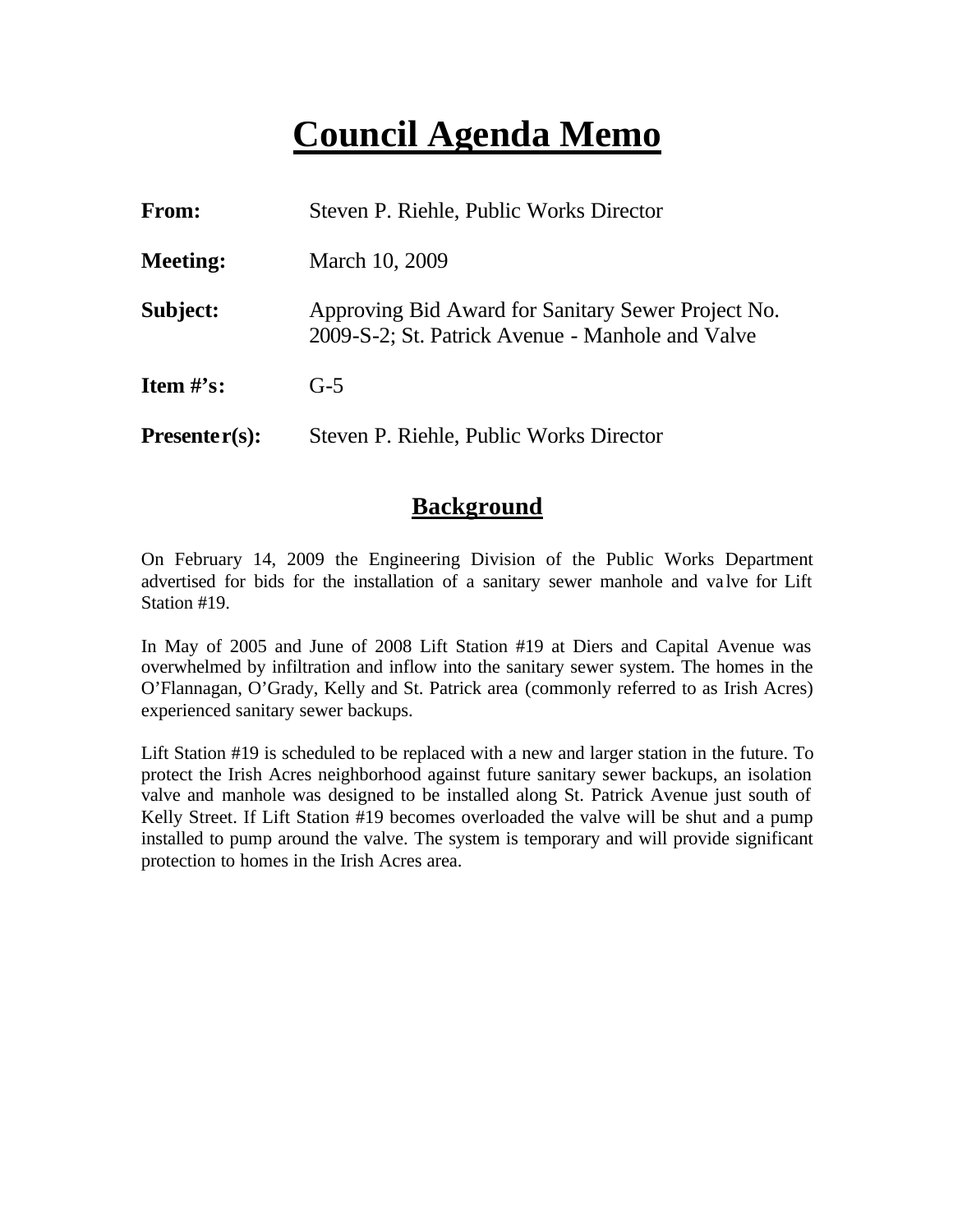### **Discussion**

Two (2) bids were received, reviewed and opened on February 25, 2009. The Engineering Division of the Public Works Department and the Purchasing Division of the City Attorney's Office reviewed both bids. A summary of the bids is shown below.

| Vendor                                               | <i>Exceptions</i> | <b>Total Bid</b> |
|------------------------------------------------------|-------------------|------------------|
| General Excavating Company of Lincoln, NE            | None              | \$43,250.50      |
| The Diamond Engineering Co, Inc. of Grand Island, NE | None              | \$48,431.38      |

The bid of \$43,250.50 from General Excavating Company of Lincoln, Nebraska is under the Engineer's estimate of \$63,153.75.

Funds are available in account number 53030055-85213.

### **Alternatives**

It appears that the Council has the following alternatives concerning the issue at hand. The Council may:

- 1. Move to approve
- 2. Refer the issue to a Committee
- 3. Postpone the issue to future date
- 4. Take no action on the issue

## **Recommendation**

City Administration recommends that the Council approve the bid award to General Excavating Company of Lincoln, Nebraska in the amount of \$43,250.50.

## **Sample Motion**

Move to award the bid to General Excavating Company of Lincoln, Nebraska in the amount of \$43.250.50.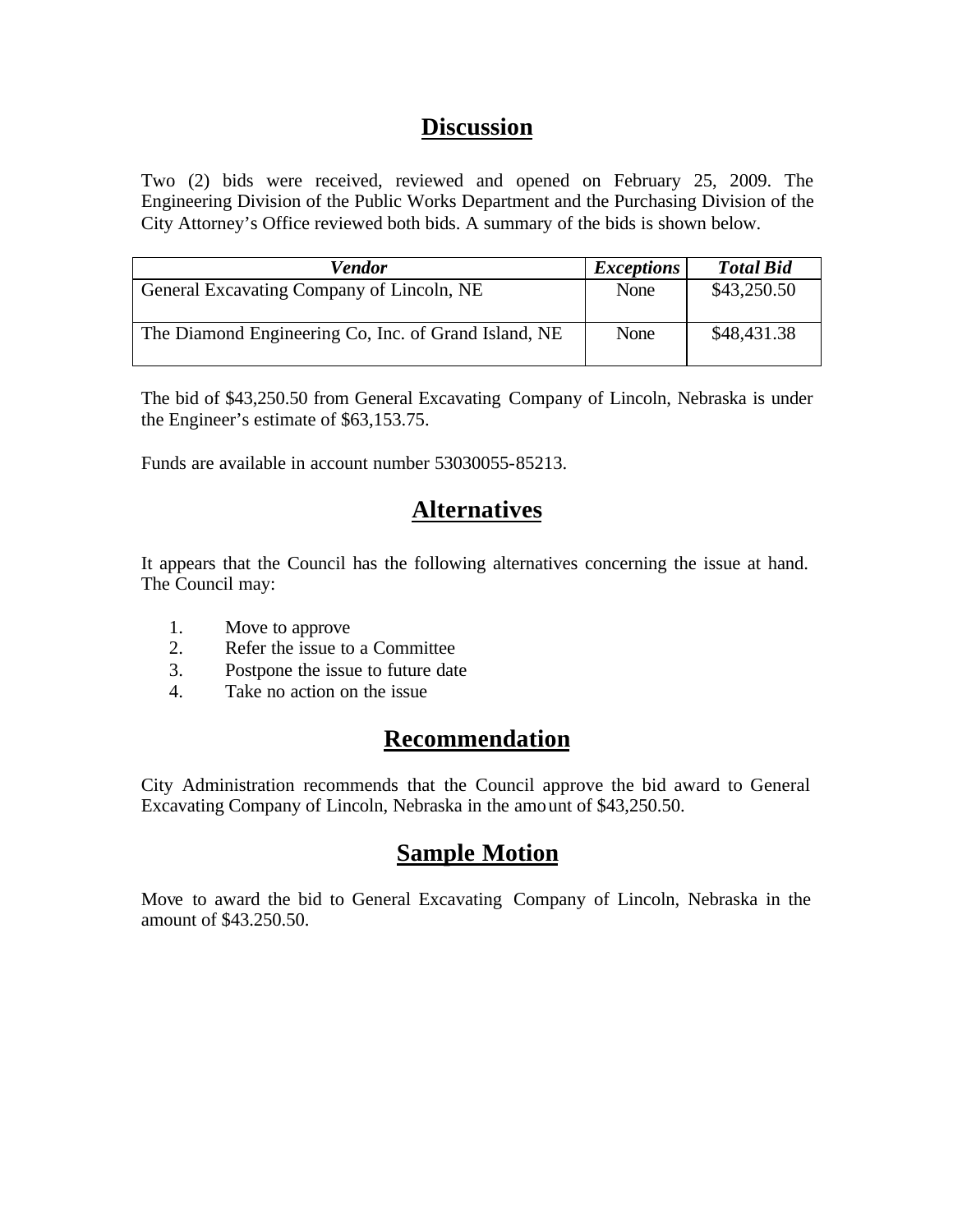#### *Purchasing Division of Legal Department* **INTEROFFICE MEMORANDUM**



Wes Nespor, Purchasing Agent

*Working Together for a Better Tomorrow, Today*

#### **BID OPENING**

| <b>BID OPENING DATE:</b> | February 25, 2009 at 11:00 a.m.                                                         |
|--------------------------|-----------------------------------------------------------------------------------------|
| <b>FOR:</b>              | <b>Sanitary Sewer Project 2009-S-2</b><br><b>St. Patrick Avenue – Manhole and Valve</b> |
| <b>DEPARTMENT:</b>       | <b>Public Works</b>                                                                     |
| <b>ESTIMATE:</b>         | \$63,153.75                                                                             |
| <b>FUND/ACCOUNT:</b>     | 53030055-85213                                                                          |
| <b>PUBLICATION DATE:</b> | <b>February 14, 2009</b>                                                                |

**NO. POTENTIAL BIDDERS: 8**

#### **SUMMARY**

| <b>Bidder:</b>       | Diamond Engine ering Co.        | <b>General Excavating</b>       |  |
|----------------------|---------------------------------|---------------------------------|--|
|                      | <b>Grand Island, NE</b>         | Lincoln, NE                     |  |
| <b>Bid Security:</b> | <b>Universal Surety Company</b> | <b>Universal Surety Company</b> |  |
| <b>Exceptions:</b>   | <b>None</b>                     | <b>None</b>                     |  |
| <b>Bid Price:</b>    | \$48,431.37                     | \$43,250.50                     |  |

cc: Steve Riehle, Public Works Director Catrina DeLosh, PW Admin. Assist. Dale Shotkoski, City Attorney Wes Nespor, Purchasing Agent Jeff Pederson, City Administrator Paul Schwaderer, PW Eng.

**P1324**